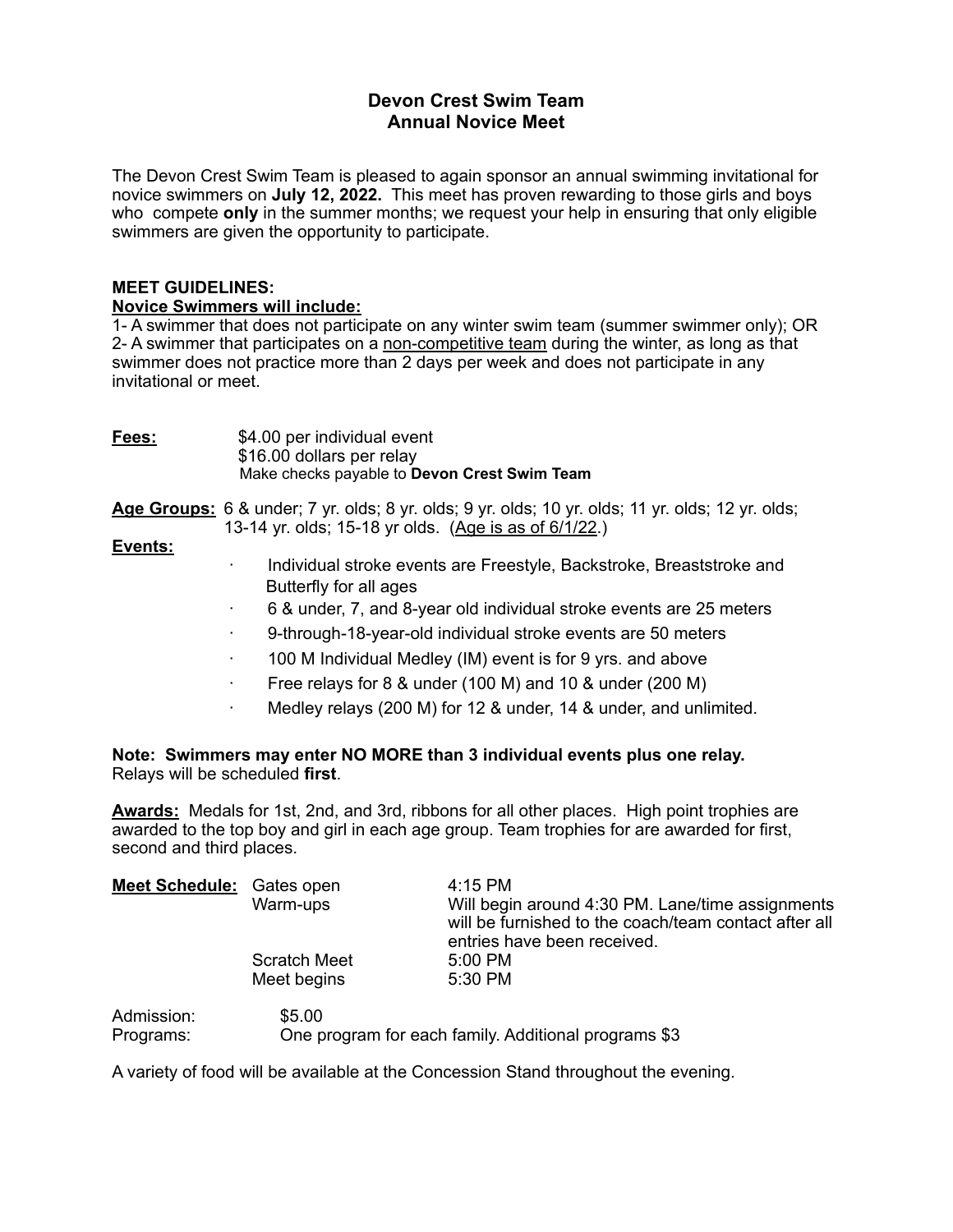# **Devon Crest Swim Team Annual Novice Meet July 12, 2022**

## **Entry Guidelines:**

Entries can be submitted using the Hy-Tek Meet Manager software. Meet file can be found at the Mid-Penn Swim League Site [\(www.swimmpsl.org](http://www.swimmpsl.org)). Entries can be emailed to [novicemeet@devoncrestswimteam.com](mailto:novicemeet@devoncrestswimteam.com) .

Entries must be received no later than **July 5, 2022.** 

Make checks payable to **Devon Crest Swim Team** and send to**:** 

 Novice Meet Coordinator **DCST**  4801 Margaret Lane Harrisburg, PA 17110 Questions? Phone: 717 343-4600 or novicemeet@devoncrestswimteam.com

**All coaches must submit their names and phone numbers or that of the team's designated contact for questions about swimmers' names/events, problems with entry fees or a notice of cancellation/delay.**

The pool parking lot will be limited to handicapped parking (must have placard), volunteers and coaches. Each participating team will receive one reserved spot. 2 coaches per team will receive meal vouchers for the evening. Parking will be available at Northside Elementary

If inclement weather should cause a delayed start to the meet, RELAYS may be scratched and entry fees will be returned.

In the event of the need to reschedule the meet entirely due to weather, the alternate date will be July 14, 2022.